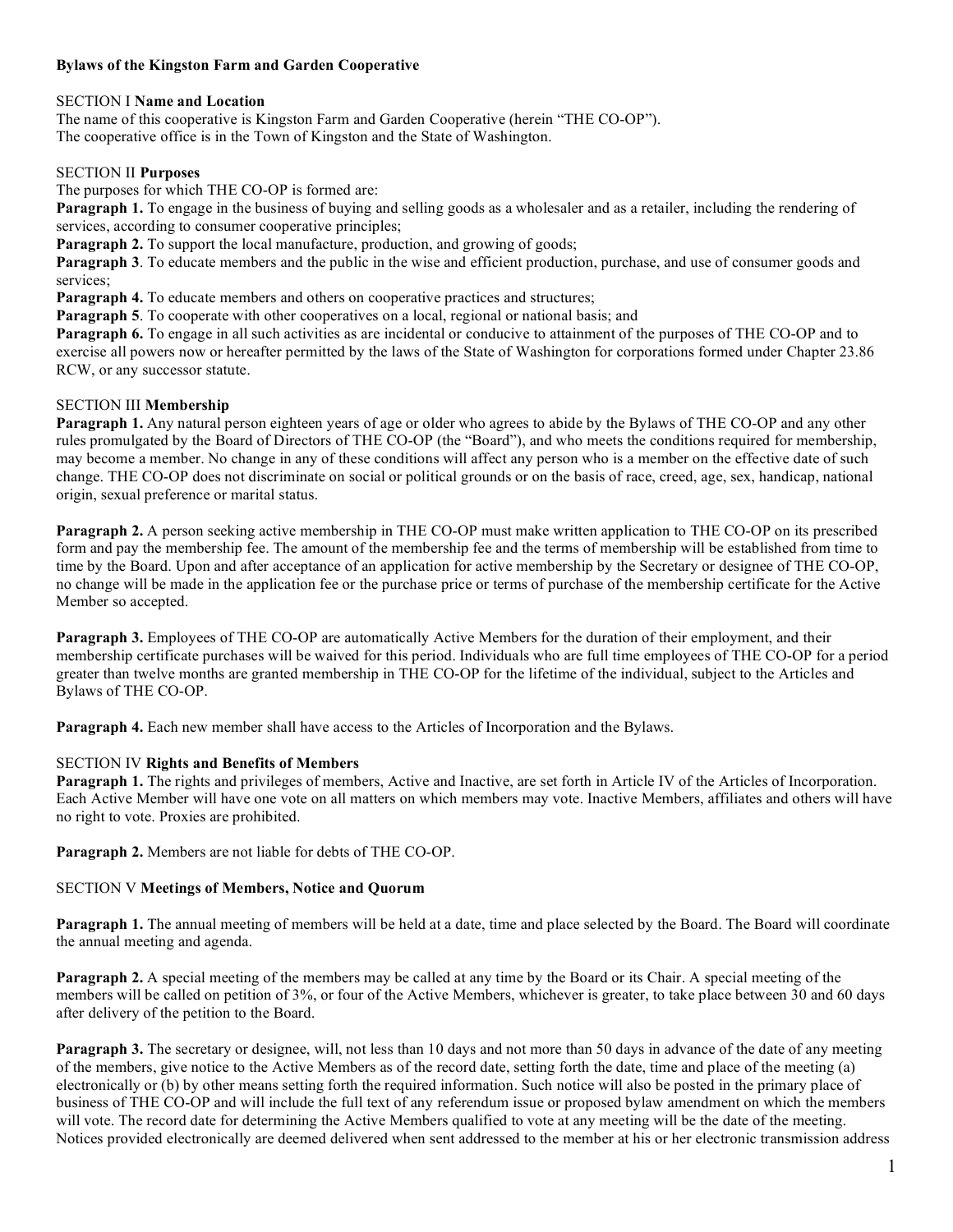as it appears in the records of THE CO-OP.

**Paragraph 4.** The quorum for voting on all issues at all properly called meetings of the members will be 3% or four of the Active Members, whichever is greater, as determined at the record date for the meeting, except that: (a) the quorum is 5%, or 8 people, whichever is greater, of the Active Members for (i) the removal of a director or officer, and (ii) issues placed on the ballot by the initiative process (Section VII); and (b) the exceptions described in Section X, Paragraph 2 of these Bylaws. The quorum at any meeting will be determined for all issues by counting the number of members voting electronically, the number of mail ballots and the Active Members present at the meeting who did not vote electronically or by mail ballot, regardless of whether each person votes on all issues.

**Paragraph 5.** At the annual meeting or any special meeting, the members may, if the required quorum is present, amend the Articles of Incorporation or the Bylaws by a two-thirds vote, and/or act upon any other matter properly presented before the members.

**Paragraph 6.** There will be opportunity at any meeting of the members for members to present brief statements supporting or opposing any issue or candidate.

## SECTION VI **Voting**

The Board may provide for voting of Active Members in person, by mail ballot or electronically at any properly called meeting of the members with respect to referenda on specific cooperative policies, proposed bylaw amendments, election of directors or such other matters as may properly be presented to the members, subject to these limitations:

**Paragraph 1.** Notice of any meeting must be given as required in Section V, Paragraph 3 of the Bylaws.

**Paragraph 2.** The ballot itself will be mailed or posted electronically at least 15 days but no more than 30 days before the date of the meeting at which the vote is to be recorded and, if needed, will again be accompanied by the full text of statements included in the notice of the meeting.

**Paragraph 3.** Mail ballots will be deemed delivered to the member if deposited in the United States mail with third class postage affixed and addressed to the member at his or her address as it appears in the records of THE CO-OP.

**Paragraph 4.** Mail ballots will be counted at or following the meeting at which the vote is taken. No mail ballot received by THE CO-OP after the meeting date will be counted. All members voting by mail will be considered present and part of the quorum for the meeting.

**Paragraph 5.** Rules and procedures enabling Active Members to register and cast votes electronically may be promulgated by the Board. All members voting electronically will be considered present and part of the quorum for the meeting.

**Paragraph 6.** A valid vote will be a vote cast in person at a meeting of the members, by mail on ballot forms prepared and provided by THE CO-OP, or electronically. The casting of each vote must be correlated to a membership number but the voting system must maintain confidentiality of each members vote.

**Paragraph 7.** The results of votes at all meetings of the members will be reported in a publication generally distributed to all members and subscribers and posted in the primary place of business of THE CO-OP.

### SECTION VII **Initiative Process**

Any Active Member may propose an initiative for CO-OP action to be voted on by the members. The initiative must concern an amendment to the Bylaws or any action the Board could otherwise take without a membership vote. A petition to place an initiative on the agenda for a vote by the members at any meeting of the members must be signed by at least 3% or five of the active members, whichever is greater. The Board will provide for implementation of this process by promulgating reasonable rules of governance of the process consistent with these Bylaws.

### SECTION VIII **Termination of Membership**

**Paragraph 1.** Any member whose activity endangers effective operation of THE CO-OP for the mutual benefit of its members may be recommended for expulsion from membership in THE CO-OP by the Board. After written notice to the member recommended for expulsion of the reasons for the recommendation and reasonable opportunity for a hearing before the Board, the Board may, in its discretion, terminate the member's membership. The member may appeal the Board's decision at a membership meeting, the Board's decision and announcement of the appeal having been included in the notice of such meeting. The decision of a majority of the members voting at such meeting will be binding upon the expelled member and upon THE CO-OP. The membership of an expelled member will be redeemed for the amount paid by such member for the membership certificate.

**Paragraph 2.** THE CO-OP has the right to offset against the membership contribution held by any member for obligations owed to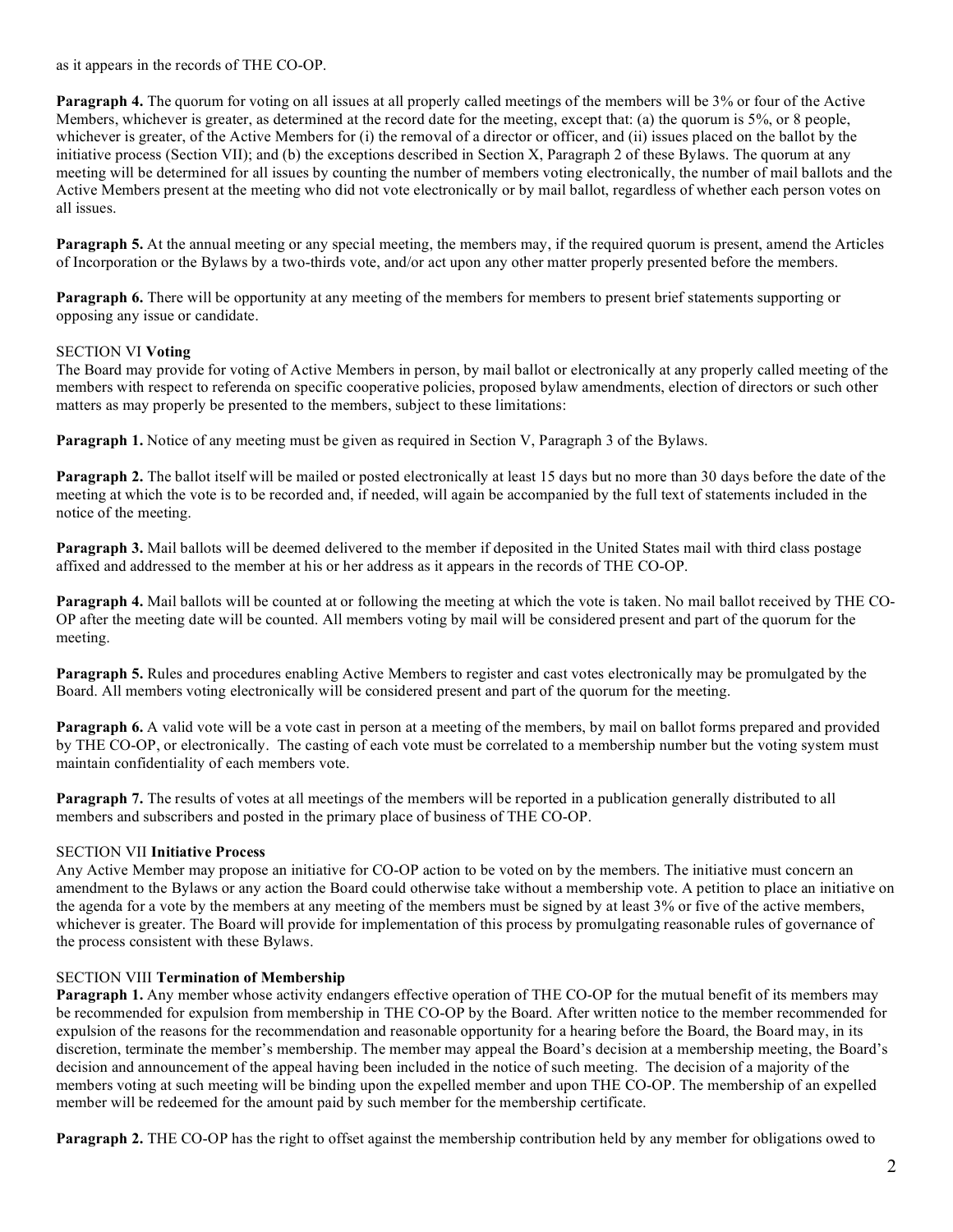THE CO-OP by that member. If such obligations remain unpaid for more than one month, the Board may cancel the membership of that member. The same hearing and appeal process in Section VIII, Paragraph 1 apply. Debts which a member has incurred to THE CO-OP may be charged against the member's membership fee if the debt is older than 30 days. All debts to THE CO-OP must be paid before a certificate redemption may be made.

**Paragraph 3.** Membership fees paid by a member will be reimbursed in the order of request, no sooner than 90 days after a member joins THE CO-OP and no sooner than 30 days nor longer than 180 days after the member has resigned from membership in writing, except in case of the clear and present need of the member. The Board will decide the number of days between 30 and 180. Reimbursement of the membership fee will be at face value, except in case of dissolution (see Articles of Incorporation, Article VII).

#### SECTION IX **Board of Directors — Election, Selection and Qualifications**

**Paragraph 1.** The management of THE CO-OP is directed by its Board of seven directors, with three elected each year in May. Each director must be an Active Member of THE CO-OP and, if elected, will serve a three-year term beginning within 30 days from the date of election and until his or her successor is elected and qualified, unless earlier removed from office as provided in the Articles of Incorporation. Employees of THE CO-OP may become directors through the regular election process; provided that no more than two employees may serve as directors at any one time. THE CO-OP employees who are elected or appointed to the Board may not vote on matters relating to employee compensation. If any election would otherwise result in more than two CO-OP employees being directors at any time, then only that employee or those employees receiving the greatest number of votes in the election will be elected directors such that there will never be more than two CO-OP employee directors on the Board at any time. No director may serve more than three consecutive two-year terms.

**Paragraph 2.** Nominations will be submitted at a scheduled meeting no sooner than 60 days prior to the election. The board will establish reasonable procedures for submission of nominations. The existing board will establish such reasonable procedures as it may deem appropriate to be followed by nominated candidates and will cause the names of all nominated candidates complying with such procedures to appear on the ballot submitted to the members for voting in the election.

**Paragraph 3.** No person who is an officer, director or control person of a business that competes with THE CO-OP is eligible to be nominated or to serve as a director. For purposes of this, a "control person" is defined as an individual, and the parent, sibling, spouse or child of such individual, who: (a) owns or controls, directly or indirectly, ten percent (10%) or more of the stock or ownership units of such an entity; (b) is a partner in such an entity; or (c) is in a management position of such an entity.

**Paragraph 4.** Any vacancies on the Board may be filled by appointment by the Board, upon the recommendation of any Active Member, including a CO-OP employee so long as such appointment would not result in more than two CO-OP employees being directors, to serve the remainder of the unexpired term of the vacant position unless earlier removed from office.

**Paragraph 5.** Recall of directors may be effected as provided in Article X of the Articles of Incorporation.

### SECTION X **Board of Directors, Responsibilities and Operations**

**Paragraph 1.** The affairs of THE CO-OP will be managed by the Board. Each director will discharge the duties of a director in good faith, with the care an ordinarily prudent person in a like position would exercise in similar circumstances and in a manner the director reasonably believes to be in the best interests of THE CO-OP. In addition to those duties customarily imposed upon boards of directors by Washington law, the Board is empowered to establish various operating policies of THE CO-OP.

**Paragraph 2.** The Board may recommend to the members but may not implement or effect any of the following without a quorum of 25% of Active Members, , giving two-thirds approval, as required by RCW 23.86

- Amendment of the Articles
- Approval of merger or consolidation
- Voluntary dissolution

### Paragraph 3

The Board may recommend to the members but may not implement or effect the following without a quorum of one-third of active members, giving two-thirds approval, as required by RCW 23B.07.270

• Sale, lease, exchange, etc. of all or substantially all the property and assets

**Paragraph 4.** In discharging its duties, the Board may, by resolution, designate and appoint one or more committees or task forces. These committees or task forces, to the extent provided in the establishing resolution, will have and exercise the authority of the Board in the management of THE CO-OP to the extent permitted by law. The designation and appointment of any such committee and the delegation thereto of authority will not operate to relieve the Board, or any individual director, of any responsibility imposed upon it, him or her by law. The Board may dissolve any committee or task force at any time.

**Paragraph 5.** The Board will meet at least six times per year. The Board may, at any meeting, adopt a resolution scheduling the dates of regular meetings of the Board, and once each director has been given written notice of the schedule of regular meetings, no further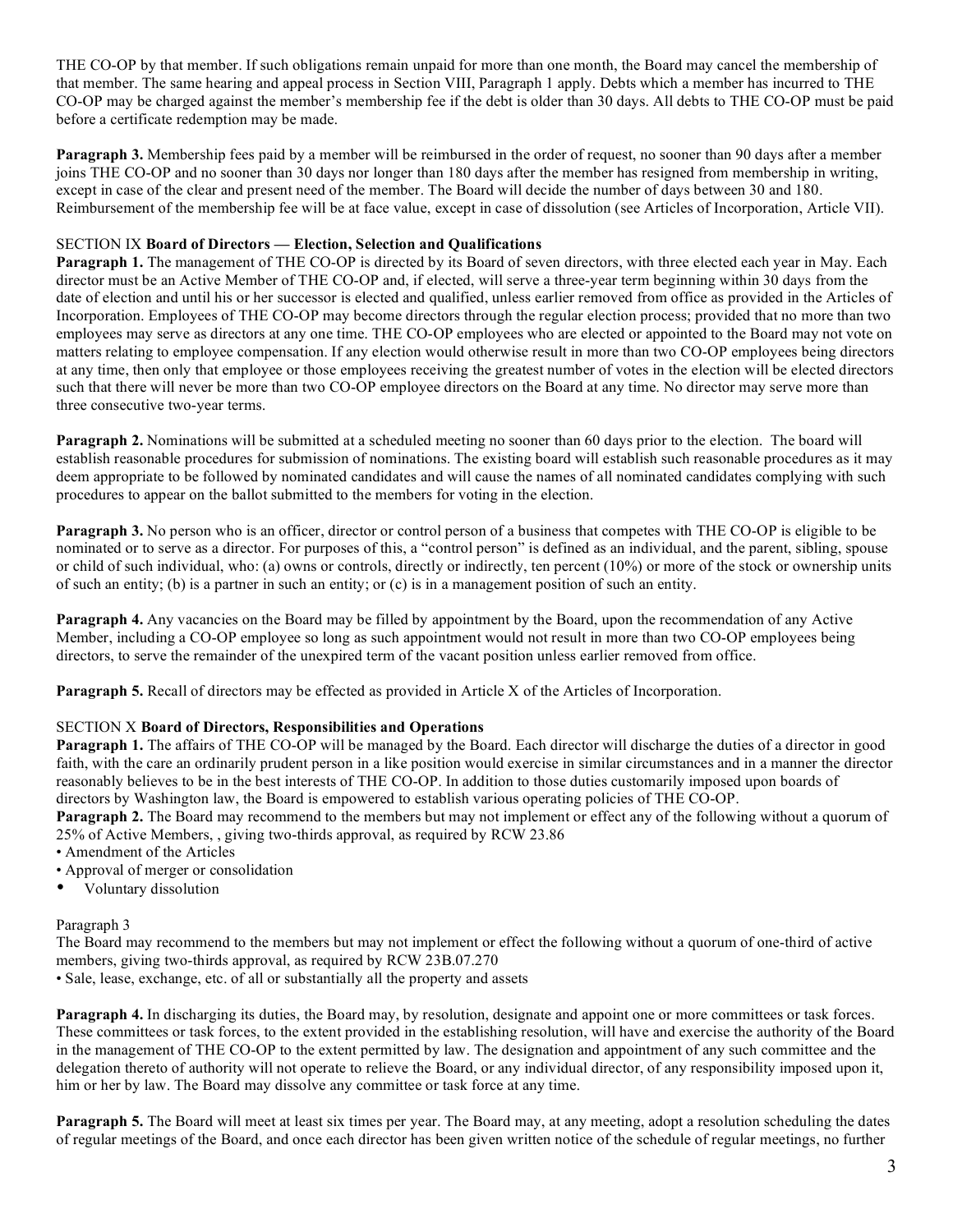notice to the directors is required. Special meetings of the Board may be called at any time by the President or Chair of THE CO-OP or by any three directors. Notice of all special meetings will be given to each director electronically or by telephone, or mail not less than three days in advance of the special meeting, such notice to specify the date, time and place of the meeting. Attendance of a director at any meeting will constitute a waiver of notice of such meeting except where a director attends a meeting for the express purpose of objecting to the transaction of any business because the meeting is not properly called or convened. Neither the business to be transacted at, nor the purpose of, any regular or special meeting of the Board need be specified in the notice or waiver of notice of such meeting.

**Paragraph 6.** A majority of the Board constitutes a quorum except to the extent a greater quorum is otherwise required by the Articles of Incorporation or the Bylaws. Decisions by the Board will be by majority vote of the directors at any meeting where a quorum is present except to the extent a greater voting majority is otherwise required by the Articles of Incorporation or the Bylaws.

**Paragraph** 7. The Board may be take action without a meeting if all of the directors give their consent to that action by e-mail. The email correspondence will be recorded as part of the Board's official record.

**Paragraph 8.** Subject to the provisions of Article VI of the Articles of Incorporation, the Board may adopt, by resolution, a program of patronage refunds and/or patronage discounts containing such terms and conditions as the Board deems appropriate.

## SECTION XI **Officers**

The officers of THE CO-OP will consist of a president, a vice president, a secretary, a treasurer and such other officers and assistant officers as may be deemed necessary, each of whom will be elected annually by the Board. Any two or more offices may be held by the same person, except the offices of president and secretary.

#### SECTION XII **Interest Bearing Instruments**

If approved by the Board and ratified by a two-thirds majority vote of the Active Members at an annual or special meeting of the members, THE CO-OP may permit members to purchase interest bearing instruments, for sale only within the State of Washington, and subject to all applicable state and federal securities laws. Such certificates: (a) will bear interest at a rate to be determined by the Board; and (b) will be redeemable under terms stated at the time of issue.

#### SECTION XIII **Fiscal Year and Audit**

**Paragraph 1.** The fiscal year of THE CO-OP will be February 1 to January 31 though it may be changed at the discretion of the Board.

**Paragraph 2.** The Board will assure an outside independent financial audit is conducted annually.

**Paragraph 3.** The findings of every audit will be reported to the Board and the members within six months after the close of the fiscal year.

### SECTION XIV **Books and Records**

THE CO-OP will keep correct and complete books and records of account and will keep minutes of the proceedings of its members, the Board and committees or task forces having any of the authority of the Board; and will keep at its principal office a record of the names and addresses of the members entitled to vote. Except to the extent necessary to protect business and proprietary information and as restricted by law, all such books and records of THE CO-OP may be inspected by any member for any proper purpose at any reasonable time.

#### SECTION XV

#### **Confidentiality of Member Information**

THE CO-OP, like other enterprises, must generate, process and maintain many of its business records via electronic data processing. This includes point of sale information generated from transactions between THE CO-OP and its members. THE CO-OP will treat personal information and point of sale information obtained from its members ("Member Information") as confidential. THE CO-OP may organize and track Member Information which identifies individual members solely (1) to determine voting eligibility as set forth in the Articles of Incorporation and the Bylaws; (2) to track the status of each member's capital account, and, if and when in effect, patronage refund; (3) to contact members for exigent or serious health or safety issues; and (4) for purposes of contacting Inactive Members to evaluate member retention and satisfaction. No other use of point of sale information identified to an individual member will be permitted without the advance express consent of that member. However, Member Information from which names and addresses (other than zip codes, carrier routes, and/or census tracts) have been deleted may be used for other legitimate purposes.

#### SECTION XVII **Bylaws**

**Paragraph 1.** The provisions of the Bylaws are subject to the provisions of state and federal law, as amended, and the Articles of Incorporation, as amended. Any conflict between provisions of the Bylaws and such law or the Articles of Incorporation must be resolved in favor of the latter.